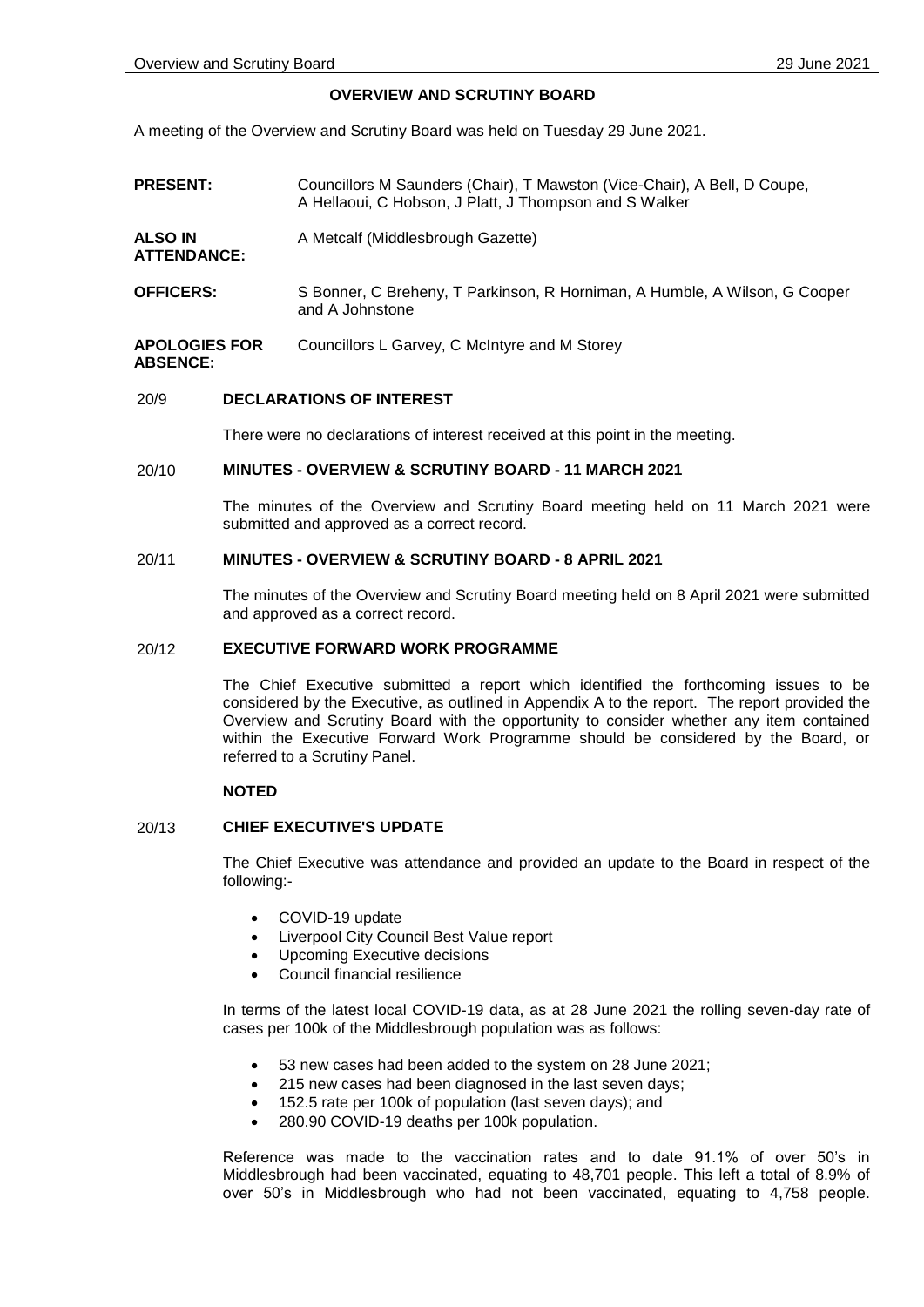Information was provided on the vaccination dose 1 uptake rate by Medium Super Output Area (MSOA), which highlighted that the highest proportions of over 50's who had not been vaccinated were concentrated in the Ayresome, Middlesbrough Central and North Ormesby and Brambles areas.

In relation to the Liverpool City Council Best Value report a number of key findings were highlighted as follows:-

- Failure of senior officers to formally challenge / escalate concerning behaviour
- Individual officers not supported /protected when challenging concerning behaviour
- Member and officer roles and responsibilities not clearly understood / adhered to
- Lack of legal oversight of key processes around regeneration and asset disposals
- Active circumvention of corporate governance allowed without consequence
- Failure to follow policy and procedure on procurement, contract management, partnership governance and financial spending led to unlawful decisions and failure to achieve Best Value
- Weak Member training and lack of consequences for non-completion of training
- Failure to declare hospitality
- Poor records management

The report had identified fundamental corporate governance weaknesses and as a result, commissioners had taken on some Liverpool City Council powers and oversight. It was advised that in light of the publication the Council's Leadership Team had set ourselves against the Best Vale Liverpool Report to ensure our systems were as tight possible.

In terms of financial resilience the Board was advised that an annual assessment is prepared by CIPFA to assess Councils ability to respond to financial pressures. The assessment was based on 12 separate but linked indicators ranking Local Authorities. Although no overall league table was produced and some of the indicators were subjective, the assessment provided a good insight into the Council's medium to long term financial position.

The key findings for Middlesbrough were as follows:-

- Middlesbrough's size / demographics would always leave us vulnerable to financial shocks, therefore maximum mitigation was essential
- Expenditure needed to be carefully controlled
- Council Tax Base needed to grow and have higher average values
- Reserves needed to be protected and at an appropriate level
- We were not over-borrowed, though stringent monitoring is key

Structural position:

- A very high proportion of Council budget was spent on Social Care
- Middlesbrough had a very low Council Tax Base (lowest in the North East)
- Fees and charges and Business Rates income were relatively low (protected the LA from shocks such as COVID)
- There was a high-dependency on annual discretionary Central Government funding, leaving the LA vulnerable because of outside its control / short notice

In relation to Executive decisions scheduled for July it was noted that a number of reports were due to be considered. These included; a report on Community Engagement; the Community Safety Plan and the Built Asset Investment Plan. The Executive had recently held a meeting in respect of the Stainsby Masterplan, however, a decision had yet to be taken.

Following the update, Members were afforded the opportunity to ask questions.

A Member queried the number of Middlesbrough Borough Council vaccinated to date. In response it was advised that at present this figure was not known, as the only way to ascertain this information would be to ask staff individually.

A Member queried how Councillors could assist in encouraging those refusing vaccinations to take up the offer. It was advised that officers within the Council's Public Health Team were working closely with the Community Champions to ensure that a 'trusted voice' within the community were delivering those positive messages about the benefits of the vaccine to both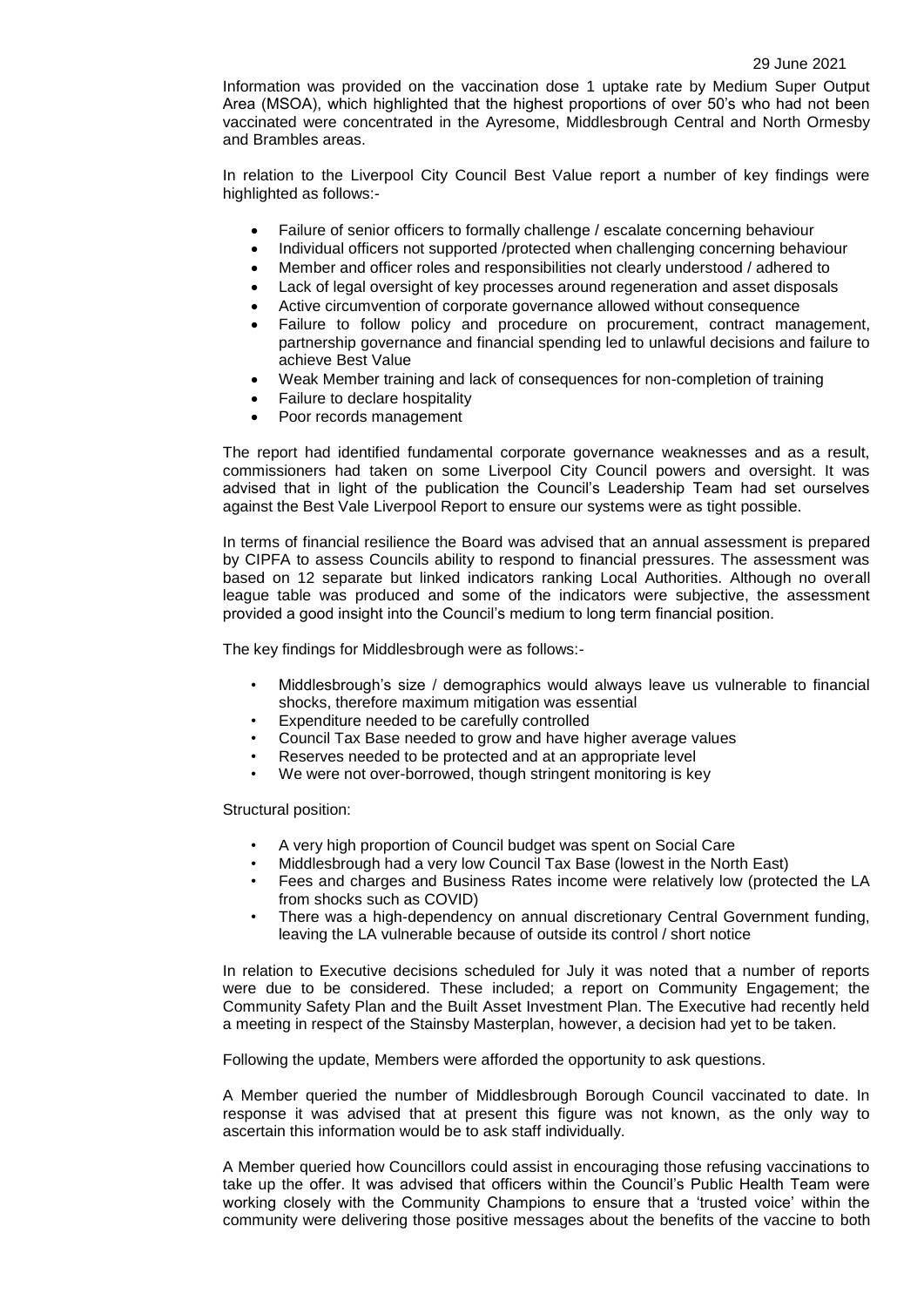the individual and the wider community.

A Member queried what impact the Government's decision to enforce vaccination in the care industry would have locally. It was advised that the Local Authority was liaising with the Care Sector, NHS and CCG to understand any potential impact.

In response to a query as to whether there were any issues in relation to the supply of the vaccine it was advised that there were no known issues. The reasons for non-take up were not supply related.

In terms of the Liverpool City Council Best Value report and the concerns raised in respect of Member Training the view was expressed that currently there was insufficient emphasis on the Nolan Principles and that these should be included in all Member Training. The Chair expressed the view that these should be discussed by the Board and views expressed be fed into the Constitution Committee.

In relation to the upcoming Executive decisions a Member queried whether the Transporter Bridge and Captain Cook Pub would be included in the Built Asset Investment Plan. It was advised that a comprehensive piece of work was being undertaken that would assess all of the Council's significant assets, as well as the investment required. This information would then be factored into the 2021/2022 budgetary process.

A Member queried the timescales associated with the Stainsby Masterplan particularly in relation to the Local Plan. It was advised that the Local Plan was a statutory document that had to be followed and dictated the requirement for a road. Whereas the Stainsby Masterplan demonstrated the how / approach. It would therefore be very difficult to include any further provisions in respect of that road, which fell outside of the detail in Local Plan.

A Member queried whether ward Members could be made aware when the Council was organising community litter picking events, as recently events were being promoted without the relevant ward Members being advised.

In terms of the Council's financial resilience it was queried as to how the nearest neighbours' information had been categorised by CIPFA and why Blackpool was not included. The Head of Financial Planning advised that he would seek clarification from CIPFA on this issue.

A Member queried why Middlesbrough's spend on children in care was so much higher than Hartlepool. It was advised that poor practice, as well as the high of children in care contributed to the high level of spend. However, new systems were in place that were helping to reduce the numbers in care, the type of care required and improve Social Work practice.

In response to a query about the Council's development of its own in-house care provision to reduce the costs of care it was advised that plans were on track. Although the plans had been impacted by Covid there were delivering results. An additional briefing on these developments would be provided at the next meeting of OSB.

The Chair thanked the Chief Executive for his attendance and contribution to the meeting.

# **NOTED**

# 20/14 **TOWN CENTRE REGENERATION UPDATE**

The Director of Regeneration was in attendance to provide an update to the Board in respect of the Town Centre and future development. The Board was advised that there were in essence a number of stark messages that everyone nationally and locally was having to face as a result of the pandemic. The decline in traditional town centre models was irreversible and although the town had already lost a number of established national retailers there was no doubt more would be lost over the next couple of years. Although the Council was proactively working with retailers decisions were often taken nationally in respect of store closures.

National experts had already advised that Middlesbrough needed to broaden out the town centre offer. It needed to fulfil a number of functions including being a place where people went to live, to learn, to work, to attend civic functions and to take part in leisure activities. It was not simply for the retail offer, as in two years' time that would not be the dominant factor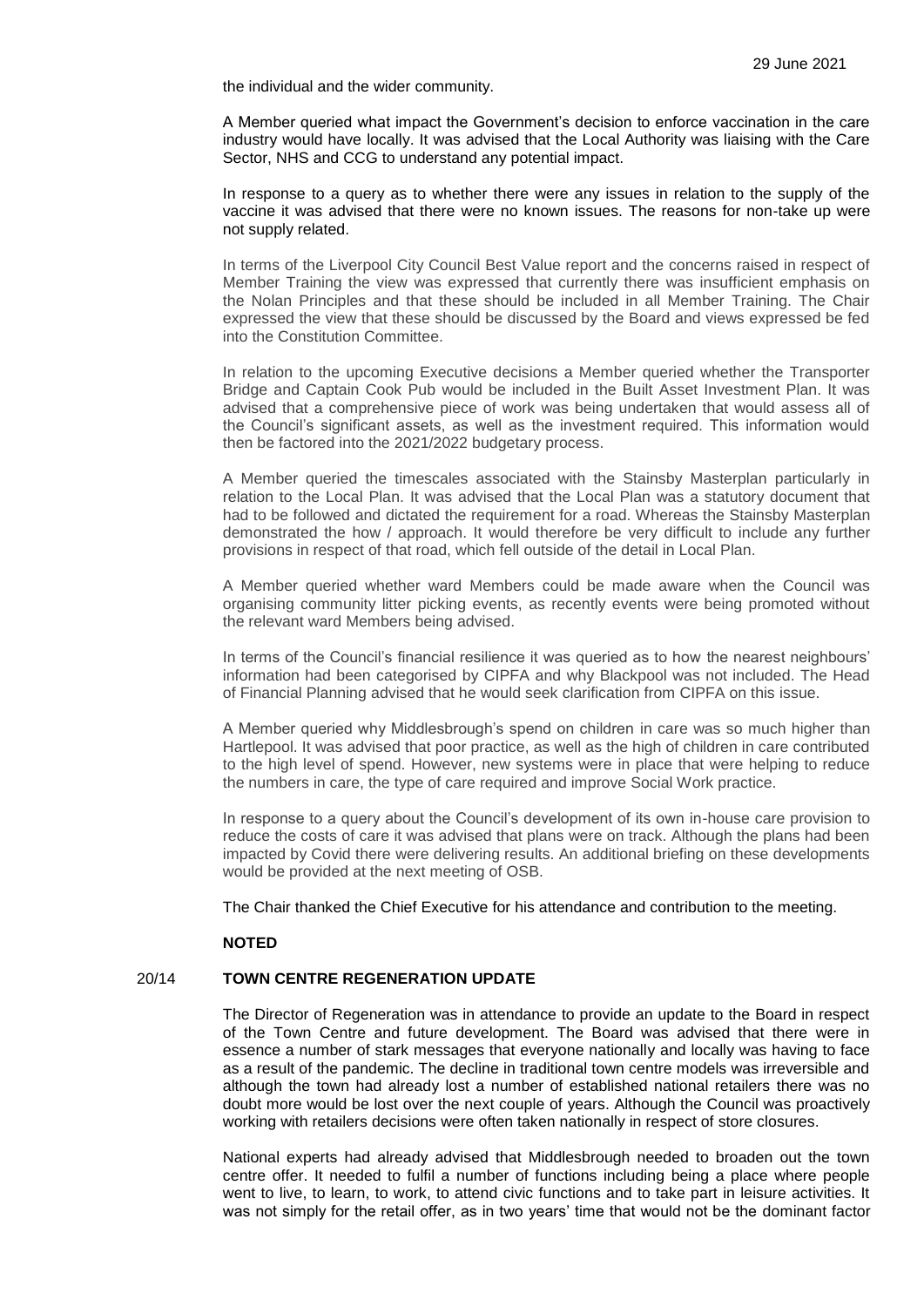and 50 per cent of the town centre would have to offer something else.

In an effort to gain some control over the future of the town centre the Council had purchased a number of key properties including Captain Cook Square and House of Fraser. It was envisaged that Captain Cook Square would be transformed into a leisure offer and there was already substantial interest from businesses in the sector. The Future High Streets Fund and Future Towns Fund provided sufficient investment for the Council to be able to make the Town Centre look and feel different. The development of the Northern School of Art was another key project that would help to change the feel of the town centre. Urban living was a further key element that would play a significant role and Middlehaven would provide for the biggest urban living area.

A Member of the Panel queried whether it was possible to have a list of those businesses that were vulnerable to closure over the next 2 years. In response it was agreed that this information could be provided to Members but was not to be disclosed in the public domain.

#### **NOTED**

# 20/15 **STRATEGIC PLAN 2020-23 - PROGRESS AT YEAR-END 2020/21**

The Strategy Delivery Manager and Corporate Strategy Manager provided an update to the Board, which included the following points:

- This report set out in brief the key headlines relating to progress made in 2020-21 against the 2020-2023 Strategic Plan and COVID-19 Recovery Plan, and outlined strategic risks at Year-End;
- The Council refreshed its Strategic Plan during Quarter Four for the 2021-24 period to ensure that it remained current and reflective of major developments in the past year, in particular COVID-19 and the ongoing impact of Britain's exit from the European Union;
- The current overall Red RAG status of the plan reflected the previously approved pause in Recovery activities and the impact of Lockdown 3 and subsequent focus on related exit activities;
- Following an assurance exercise against existing Recovery plans, a summary of proposed changes and amends were included at Appendix Two, which had seen the overall Recovery RAG status shift to Green.
- Achievements made during 2020/21 were outlined, which referred to improvements in crime and ASB interventions; action to support children with remote learning; progress made in respect of Children's Services and the improvement journey; Future High Streets Fund and commercial and investment remained in line with targets.
- Strategic risks at Year-End 2020/21, the total number of risks on the SRR remained at 35 (19 red, 15 Amber and one green) with some movement. One new risk had been added to the SRR during Quarter Four, namely failure of Boho X to deliver anticipated benefits and financial returns to Middlesbrough. In addition the severity of two existing strategic risks had increased during Quarter Four - future contract costs for waste disposal were likely to rise significantly in the longer term, impacting on future MTFPs; and there was some risk around the sufficiency of Year 7 school places in the medium term.

Following the update, Members were afforded the opportunity to ask questions.

A Member commented that the report had been extremely comprehensive and particularly honest. The report had also shown that Middlesbrough was ahead of the game particularly in respect of its pledge to be the first town or city in the UK to ensure every child had access to an internet device to support their education. Reference was also made to the role of community champions and introduction of locality working and the positive effect of these initiatives.

Reference was made to paragraph 40 and the decrease in town centre footfall, which it was acknowledged was worrying. Although it was anticipated that footfall would increase with the further lifting of COVID restrictions.

The Chair thanked the Strategy Delivery Manager and Corporate Strategy Manager for their attendance and contributions to the meeting.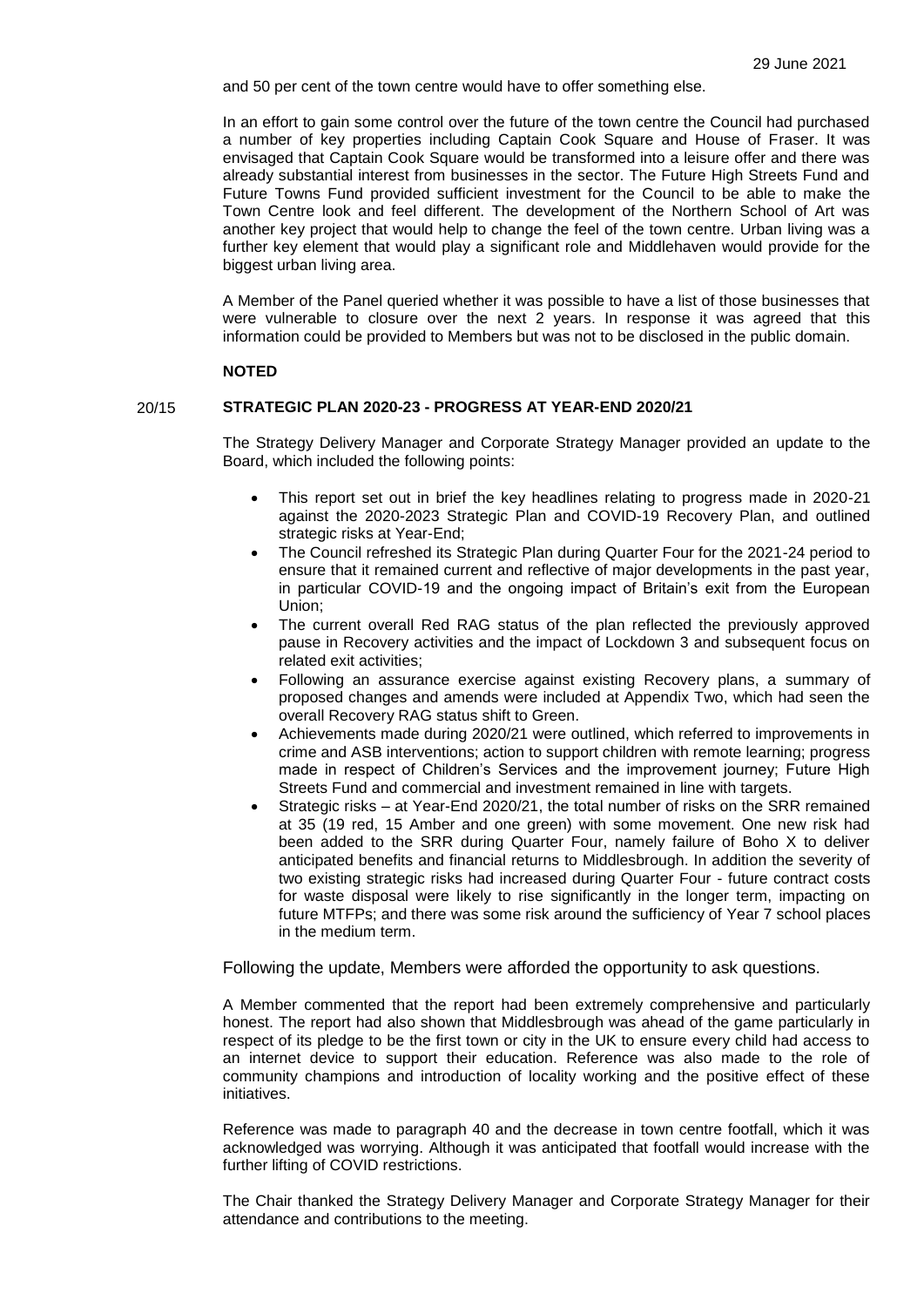**AGREED** that the information provided be noted.

### 20/16 **REVENUE AND CAPITAL BUDGET - YEAR-END OUTTURN POSITION 2020/21**

The Head of Financial Planning and Support presented the Board with information in respect of the Revenue Budget Outturn Year-End 2020/2021. The following points were made:

● As reported previously, the Covid-19 pandemic has had a significant impact on the Council's financial position. This has also made the management of the Council finances more difficult in 2020/21 due to the constantly evolving situation, including the receipt of Government grant funding at short notice throughout 2020/21.

●Covid-19 financial pressures were being monitored separately from the normal non-Covid-19 financial position, and these were reported separately in paragraphs 53 to 84.

• The Council underspent its revenue budget by £355,000 on non-Covid elements (following approval by Executive on 15 June 2021 of the following transfers to reserves:-

- 1) Public Health Grant underspend to Public Health Reserve (£438,000)
- 2) Adult Social Care underspend to an Adult Social Care Covid Recovery Reserve (£1,598,000)
- 3) Ofsted Improvement Plan Budget underspend in 2020/21 to carry forward to 2021/22 via an Ofsted Support Reserve (£188,000)
- 4) Net saving from the clearance of holding and other codes, which are no longer used within Education, to a Children's Services Improvement Reserve (£175,000)
- 5) School contributions to capital schemes to a Children's Services Demand Reserve (£732,000)
- 6) Saving in Adult Social Care in 2020/21 due to the reduction in demand for long-term residential care to a Social Care Demand Reserve (£500,000)
- 7) Section 31 Business Rates Relief Grant to a Business Rates Deficit Reserve to fund 2020/21 Collection Fund deficit (£10,555,000)

• It had been proposed to transfer £438,000 of the Public Health Grant underspend to a Public Health reserves and £1,598,000 of the Adult Social Care underspend to an Adult Social Care Covid Recovery Reserve, in order to help to fund future costs arising from Covid-19 recovery in these areas. Executive had approved these transfers to reserves on 15 June 2021.

● Paragraphs 74-81 detailed the revenue budget spending controls, which included a vacancy control process; checks against expenditure over £5,000; and strong controls over staff travel, stationery and first class post. Agency staff were also being looked at, but this had been difficult to implement fully (although was being minimised). The predominant area for agency staff was Children's Services, which was due to difficulties in recruiting staff.

● Paragraph 7 provided a breakdown of spend per directorate with Children's Care having the greatest overspend of £4,233 million (excluding Covid-19). Savings in other areas of the Council had resulted in a net underspend overall.

• The £355,000 underspend on non-Covid-19 elements had been transferred to the General Fund Reserve.

● The financial impact of the Covid-19 pandemic in 2020/21 was summarised in a table at paragraph 83, which showed that there had been a financial pressure due to Covid-19 of £416,000 in 2020/21. A breakdown of the funding split between the Government grant funding and the Council was also provided.

● Due to delays on major schemes resulting from the COVID-19 pandemic, the 2020/21 capital budget final outturn was £42.078m against a revised budget of £45.195m. Full details were provided in the report.

● Regarding borrowing and reserves, the Council's balance of borrowing had decreased from £242.7m at 31st March 2020 to £218.8m at 31st March 2021. This decrease reflected the repayment of £20m of short-term borrowing taken out in the early weeks of the Covid-19 pandemic in March 2020 to ensure sufficient liquidity on emergency business grants. The remaining decrease of £3.9m related to the repayment of principal on annuity loans held by the Council. No external borrowing had been needed for Investment Strategy purposes due to much of the Covid-19 funding being paid in advance of need by central government and cash balances being healthy. This position was expected to unwind during the 2021/22 financial year.

• The table shown at paragraph 123 set out a summary of the balance of reserves and provisions at the start of 2020/2021 and at Year-End.